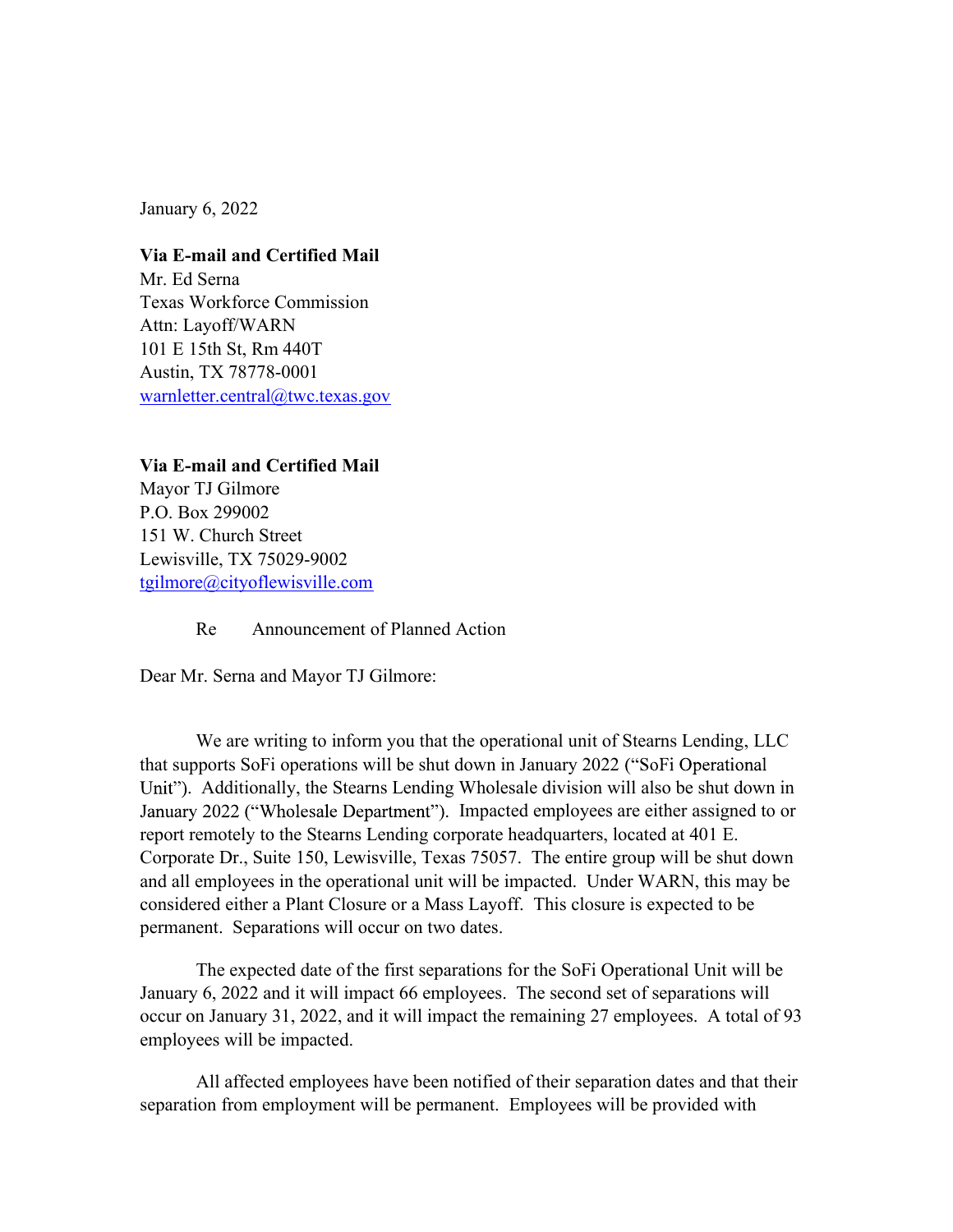equivalent pay and benefits in compliance with the WARN to provide them with the same wages and benefits they would have otherwise received had 60-days' notice been provided while actively working. Impacted employees are expected to be separated from employment on January 6, 2022 and January 31, 2022.

| <b>Job Title</b> | <b>Number of Affected</b><br><b>Employees-1/6/2022</b> |
|------------------|--------------------------------------------------------|
|                  | 5                                                      |
|                  |                                                        |
|                  |                                                        |
|                  | $\overline{2}$                                         |
|                  | 5                                                      |
|                  | 28                                                     |
|                  |                                                        |
|                  | 2                                                      |
|                  |                                                        |
|                  |                                                        |
|                  | 9                                                      |
|                  | 8                                                      |
|                  |                                                        |
|                  |                                                        |

The following is a list of the job positions and number of individuals who will be affected by the mass layoff along with the anticipated schedule for job losses:

| <b>Job Title</b> | <b>Number of Affected</b>  |
|------------------|----------------------------|
|                  | <b>Employees-1/31/2022</b> |
|                  |                            |
|                  | 3                          |
|                  |                            |
|                  |                            |
|                  |                            |
|                  | 6                          |
|                  |                            |
|                  | 2                          |
|                  |                            |
|                  | 2                          |
|                  |                            |
|                  | $\overline{2}$             |
|                  |                            |